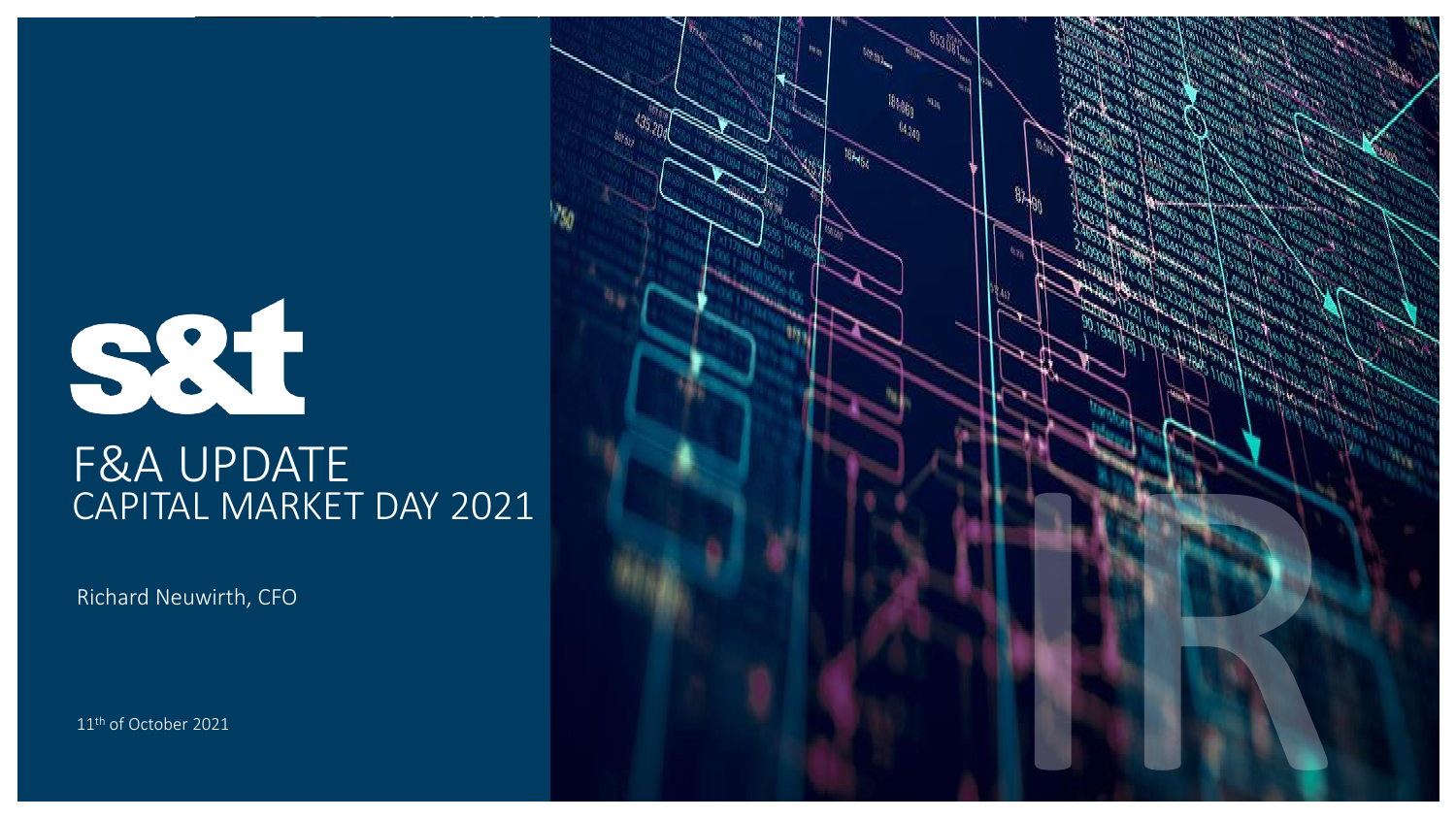

# S&T GROUP BALANCE SHEET

| Mio. EUR                              | 30/06/2021 | 31/12/2020 |                                            | 30/06/2021 | 31/12/2020 |
|---------------------------------------|------------|------------|--------------------------------------------|------------|------------|
| <b>NON-CURRENT ASSETS</b>             | 507,1      | 506,0      | <b>CAPITAL AND RESERVES</b>                | 397,7      | 409,5      |
| <b>Fixed Assets</b>                   | 470,2      | 469,3      | Equity                                     | 397.7      | 409,5      |
| as of Property, plant and equipment   | 134,0      | 135,1      | as of Treasury shares                      | $-42,3$    | $-26,2$    |
| as of Goodwill                        | 202,9      | 199,5      | <b>NON-CURRENT LIABILITIES</b>             | 371,9      | 353,8      |
| Other Assets                          | 36,9       | 36,6       | Long-term loans and borrowings             | 246,9      | 218,8      |
| <b>CURRENT ASSETS</b>                 | 722.0      | 740,7      | Other Non-Current Liabilities              | 125,0      | 135,0      |
| Inventories                           | 179,2      | 159,9      | <b>CURRENT LIABILITIES</b>                 | 459,5      | 483,4      |
| Trade receivables                     | 191,6      | 204,5      | Trade payables                             | 188,9      | 210,0      |
| <b>Contract Assets from Customers</b> | 30.6       | 23,6       | <b>Contract Liabilities from Customers</b> | 68,6       | 69,7       |
| Cash and cash equivalents             | 243,2      | 281,9      | Short-term loans and borrowings            | 57,4       | 42,8       |
| Other receivables and prepayments     | 1/7,4      | 70,9       | Other Current Liabilities                  | 144,6      | 160,9      |
| <b>Total Assets</b>                   | 1.229,1    | 1.246,6    | <b>Total Liabilities &amp; Equity</b>      | 1.229,1    | 1.246,6    |

|                                            | 30/06/2021 | 31/12/2020 |
|--------------------------------------------|------------|------------|
| <b>CAPITAL AND RESERVES</b>                | 397,7      | 409,5      |
| Equity                                     | 397.       | 409,5      |
| as of Treasury shares                      | $-42,3$    | $-26,2$    |
| <b>NON-CURRENT LIABILITIES</b>             | 371,9      | 353,8      |
| Long-term loans and borrowings             | 246,9      | 218,8      |
| Other Non-Current Liabilities              | 125,0      | 135,0      |
| <b>CURRENT LIABILITIES</b>                 | 459,5      | 483,4      |
| Trade payables                             | 188,9      | 210,0      |
| <b>Contract Liabilities from Customers</b> | 68,6       | 69,7       |
| Short-term loans and borrowings            | 57,4       | 42,8       |
| <b>Other Current Liabilities</b>           | 144,6      | 160,9      |
| <b>Total Liabilities &amp; Equity</b>      | 1.229,1    | 1.246,6    |
|                                            |            |            |
| <b>Equity Ratio</b>                        | 32,4%      | 32,8%      |
| Net Cash/Net Debt*<br>≻                    | -61,2      | 20,3       |
| > Working Capital excluding IFRS 15**      | 181,9      | 154,3      |

#### S&T balance sheet remains strong | Working capital negatively impacted by chip crisis

Definition Net Cash: Cash and cash equivalents less non-current and current financing liabilities (excl. liabilities from leasing according to IFRS 16)

\*\* Definition Working Capital: Inventories plus trade receivables less trade payables (excl. IFRS 15 contract assets and liabilities)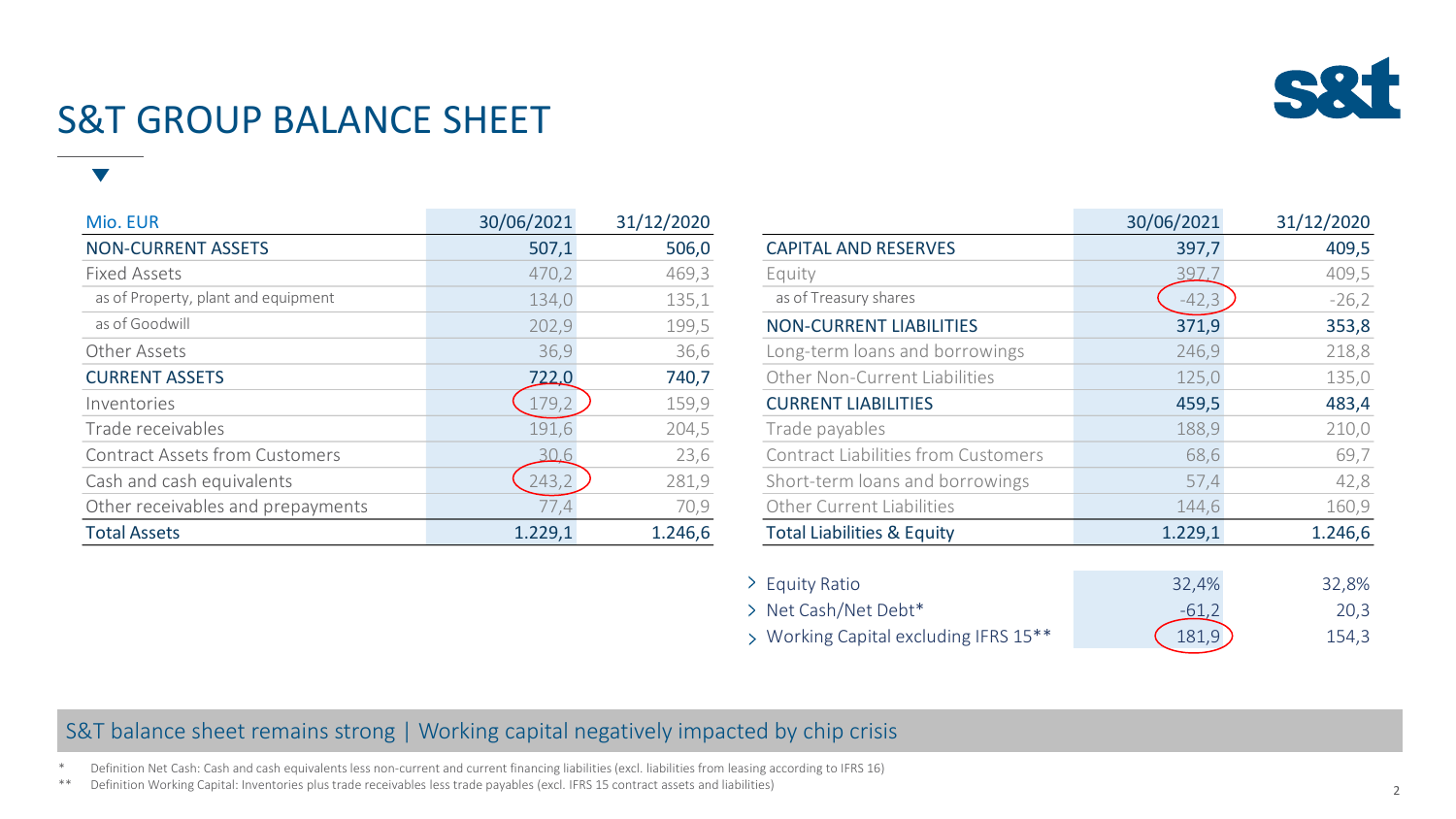## PEC PROGRAM IMPROVE CASH CONVERSION AND WORKING CAPITAL



OPERATING CASH FLOW (IN EUR MIO.) 26.7 61.4 44.9 35.5 **RICORDINATION** 140.8 100 120 140 2015 2016 2017 2018 2019 2020 9.9 1.3 20.8 14.2 Q2-18 Q2-19 Q2-20 Q2-21

| in EUR Mio. | 2018                  | 2019                    | 2020                  | H <sub>1</sub> -2021    |
|-------------|-----------------------|-------------------------|-----------------------|-------------------------|
| Revenue     | 990                   | 1,123                   | 1,255                 | 600                     |
| Inventory   | 74 days<br>(131 Mio.) | 73 days<br>$(147$ Mio.) | 68 days<br>(160 Mio.) | 76 days<br>$(179$ Mio.) |
| A/R         | 75 days<br>(202 Mio.) | 69 days<br>$(212$ Mio.) | 59 days<br>(205 Mio.) | 83 days<br>$(192$ Mio.) |
| Factoring   | 56 Mio. (20%)         | 63 Mio. (23%)           | 77 Mio. (26%)         | 58 Mio. (23%)           |



#### LONG TERM TARGETS

- › Target: operational Cash Flow to grow in line with EBITDA › op. Cash Flow > 75% of EBITDA
- › Target: Working Capital < 12% of Revenues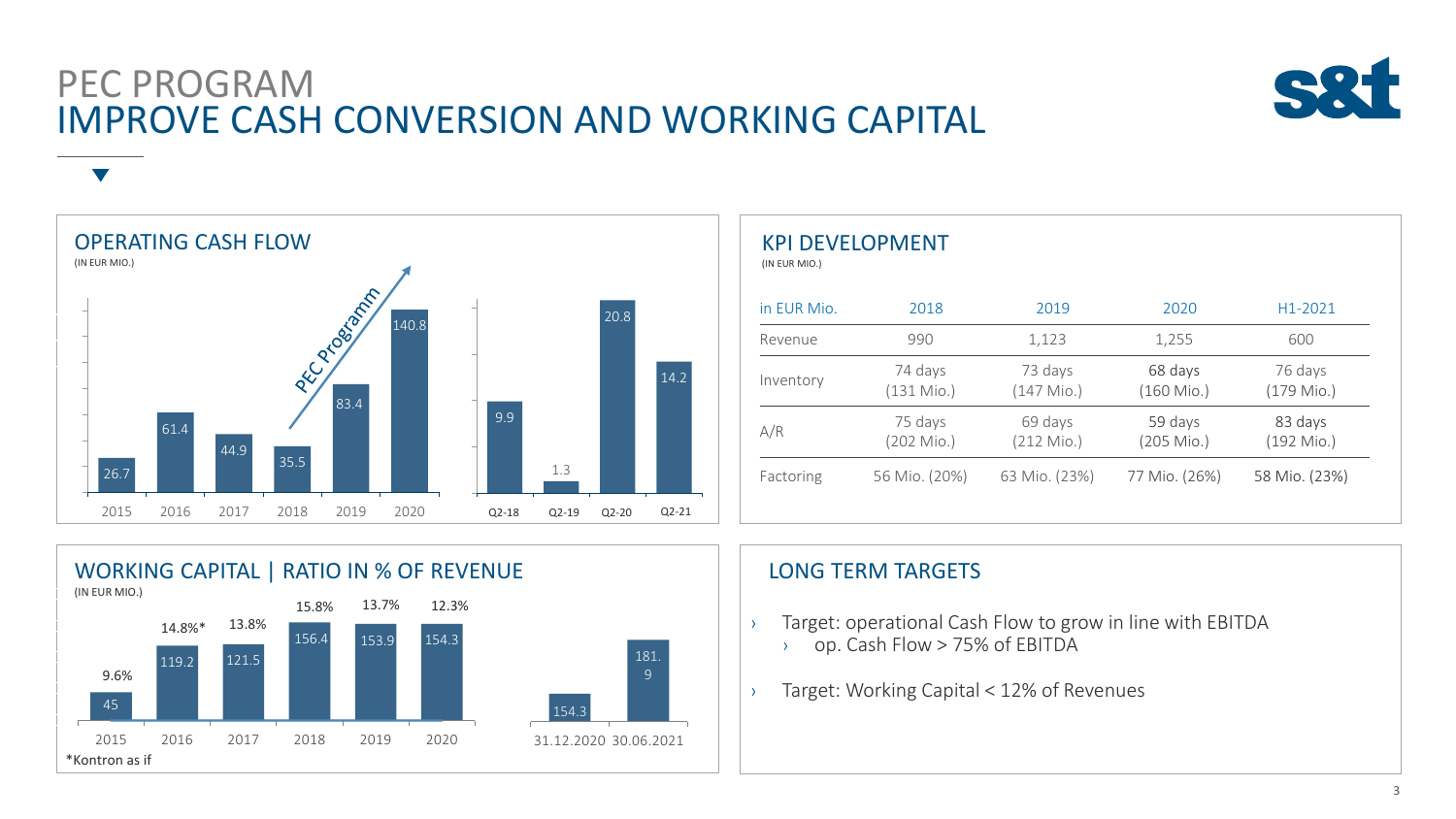

# MAJOR CASH FLOW IMPACTS H1 2021

#### › Inventory increase due to current chip crisis

- › Build-up of additional stock to cover strong backlog as component shortage is expected to continue 2022 (and beyond?)
- › Increase of semi-finished goods as some products can not be delivered due to single components still missing

#### › Reduction of A/R factoring program

- <sup>></sup> All banks in EURO-Zone reduced thresholds on bank accounts to deposit funds without negative interest (0.5%, Verwahrentgelt")
- › Reduction of Account Receivables factored by app. EUR 19 Mio. in H1 2021 to avoid additional cost
- $\rightarrow$  Sold A/R as of 30<sup>th</sup> of September 2021 expected on similar level like 30<sup>th</sup> of June 2021 no cash flow impact in Q3 2021

S&T expects significant cash-flow improvement in Q4 2021, nevertheless 75% cash conversion rate are very ambitious for FY 2021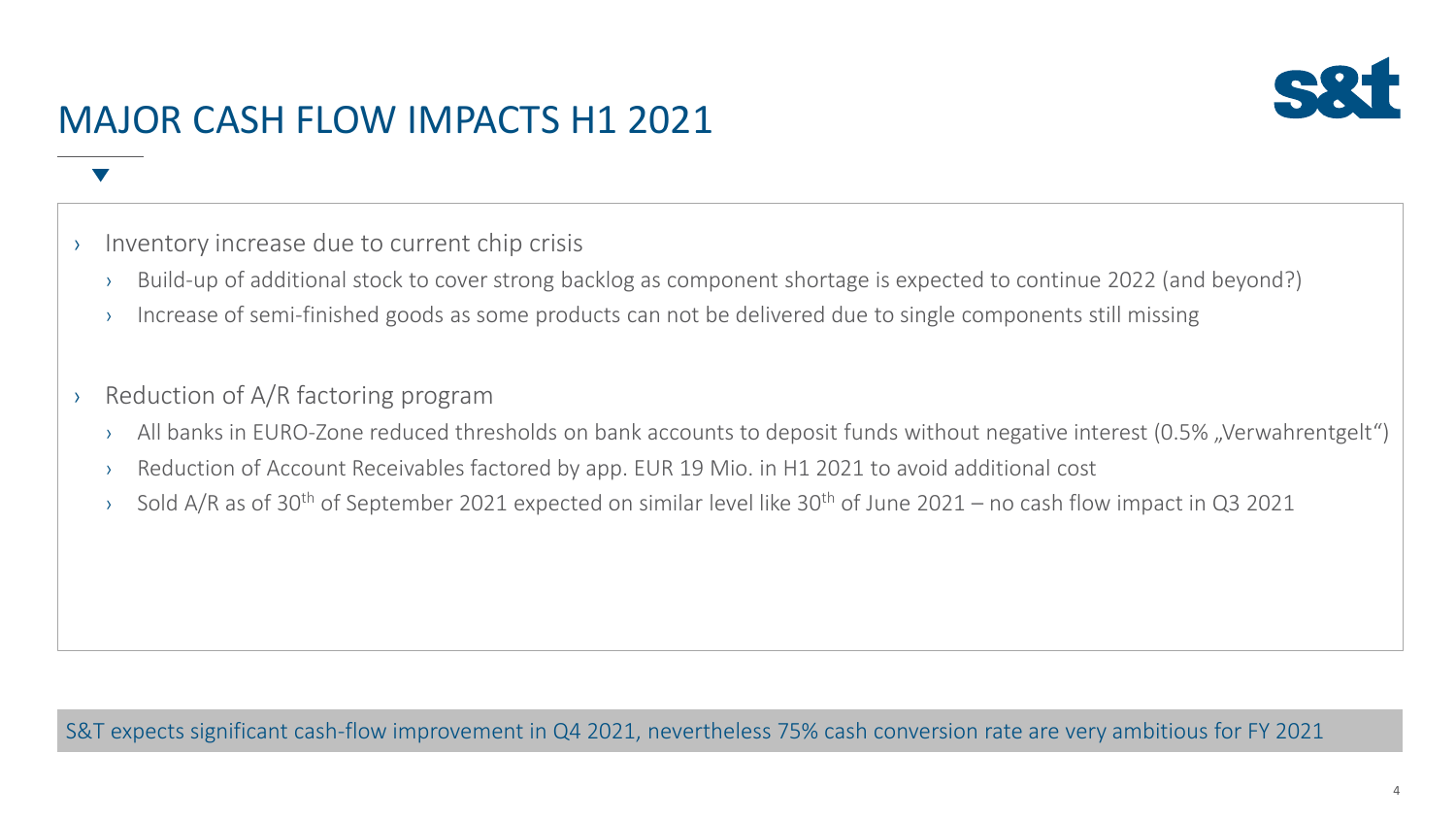

# OTHER PEC PROGRAM INITIATIVES

- › Office space reduction ongoing due to home-office setup
	- $\rightarrow$  S&T combined offices in Vienna, space reduction by app. 2,000 m<sup>2</sup> in August 2021
	- › Acquired HC Solutions moved to S&T Linz HQ in Summer 2021
	- › Office building in Linz Leonding sold, staff moved to S&T Linz HQ
	- › S&T Slovenia in process to move to building owned by Iskratel
	- › Impact Step 1
		- › ~ 400 TEUR early contract termination cost
		- $\sim$  800 TEUR p.a. rental cost reduction on fully year basis
		- Reduction of Balance sheet sum due to reduction of IFRS 16 leasing assets/liabilities by  $\sim$  EUR 5 Mio.
	- › Step 2 on other locations in preparation
- › Interest cost optimization ongoing
	- $\rightarrow$  Conversion of A/R Factoring program to "sustainable" financing based on improved MSCI ESG rating with lower interest rate
	- Usage of very cheap TLTROs from ECB to replace higher yield financing

Mid-Term S&T expects  $\sim$  EUR 4 Mio. p.a. savings on rental, travel and interest expenses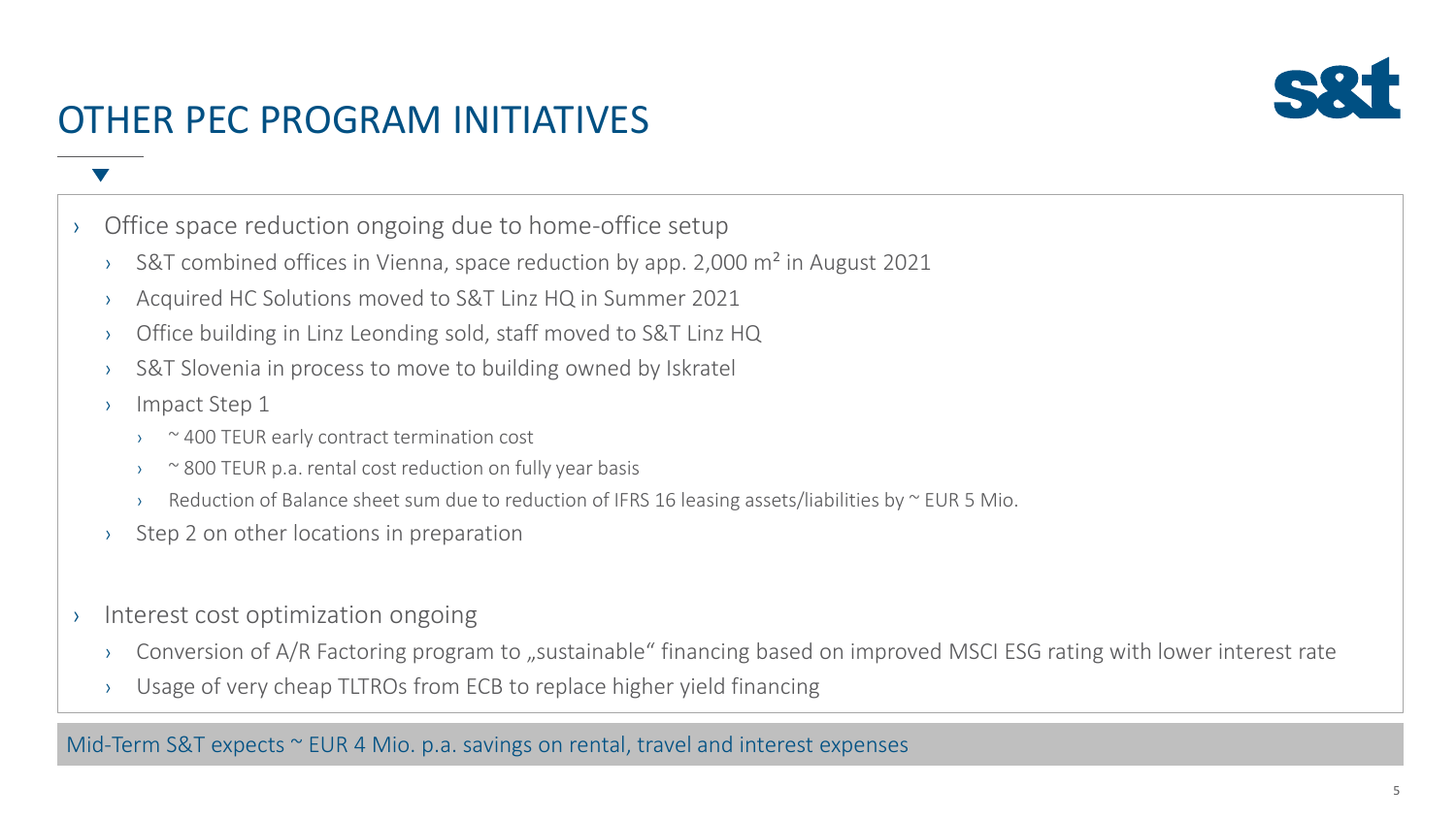

# TTS UPDATE CAPITAL MARKET DAY 2021

Richard Neuwirth, CFO

11th of October 2021

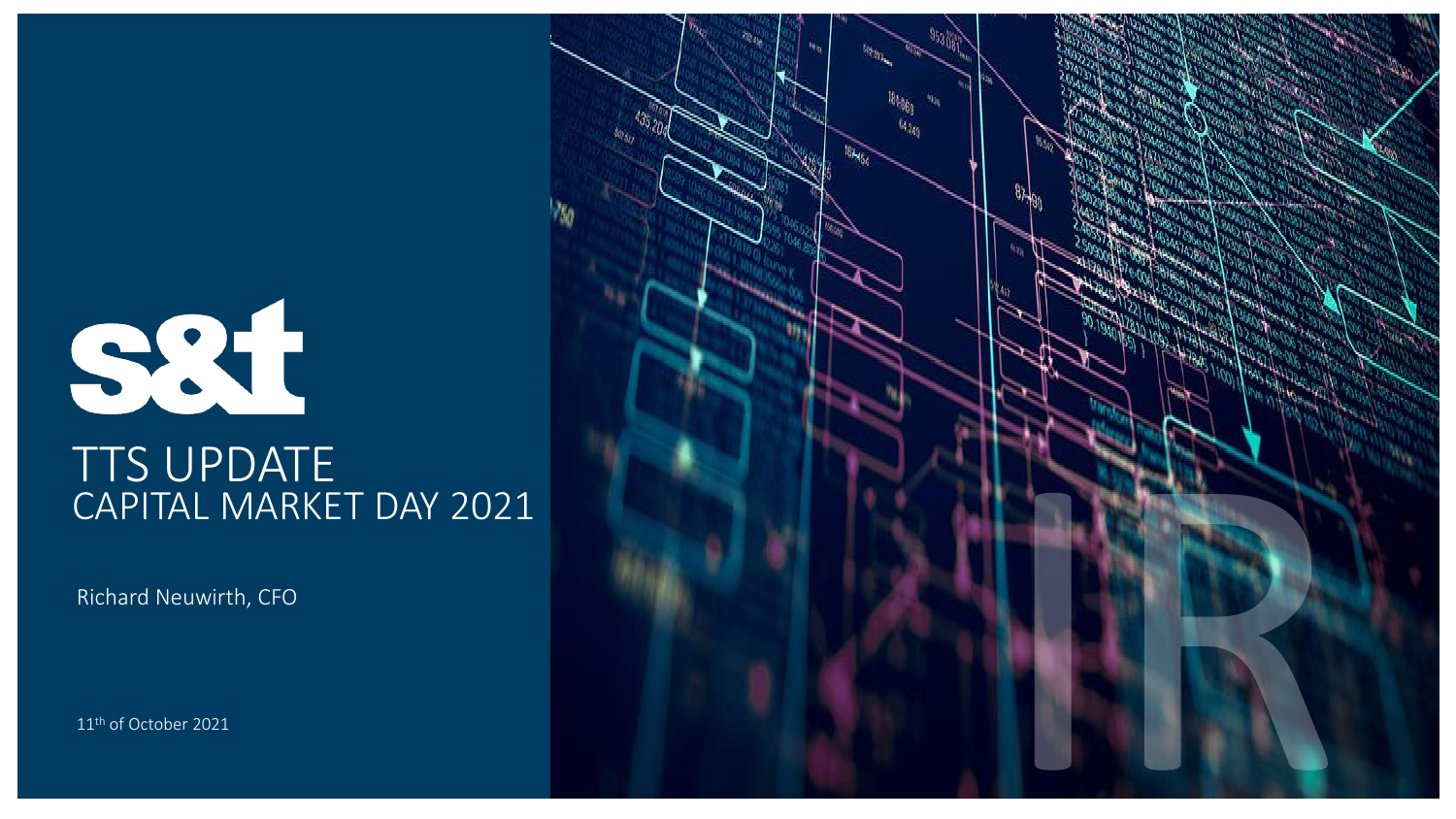## TTS PROGRAM | INCREASE **T**RANSPARENCY ADDITIONAL DISCLOSURES



### › Amount of Additional Disclosures steadily extended

- › Profit and Loss Statement
	- › Revenue and Profit split per region
	- › Organic growth
	- › Recurring revenues
	- › Impact of M&A on accruals and Profit and Loss
	- One-time effects adjusted EBIT before PPA
- › Cash Flow Statement
	- › Adjusted cash flow for one-time effects
- › Split of Backlog per each Segment
- › Book-to-Bill per each Segment
- › Additional new disclosures e.g. on details on recurring revenues planned for 2022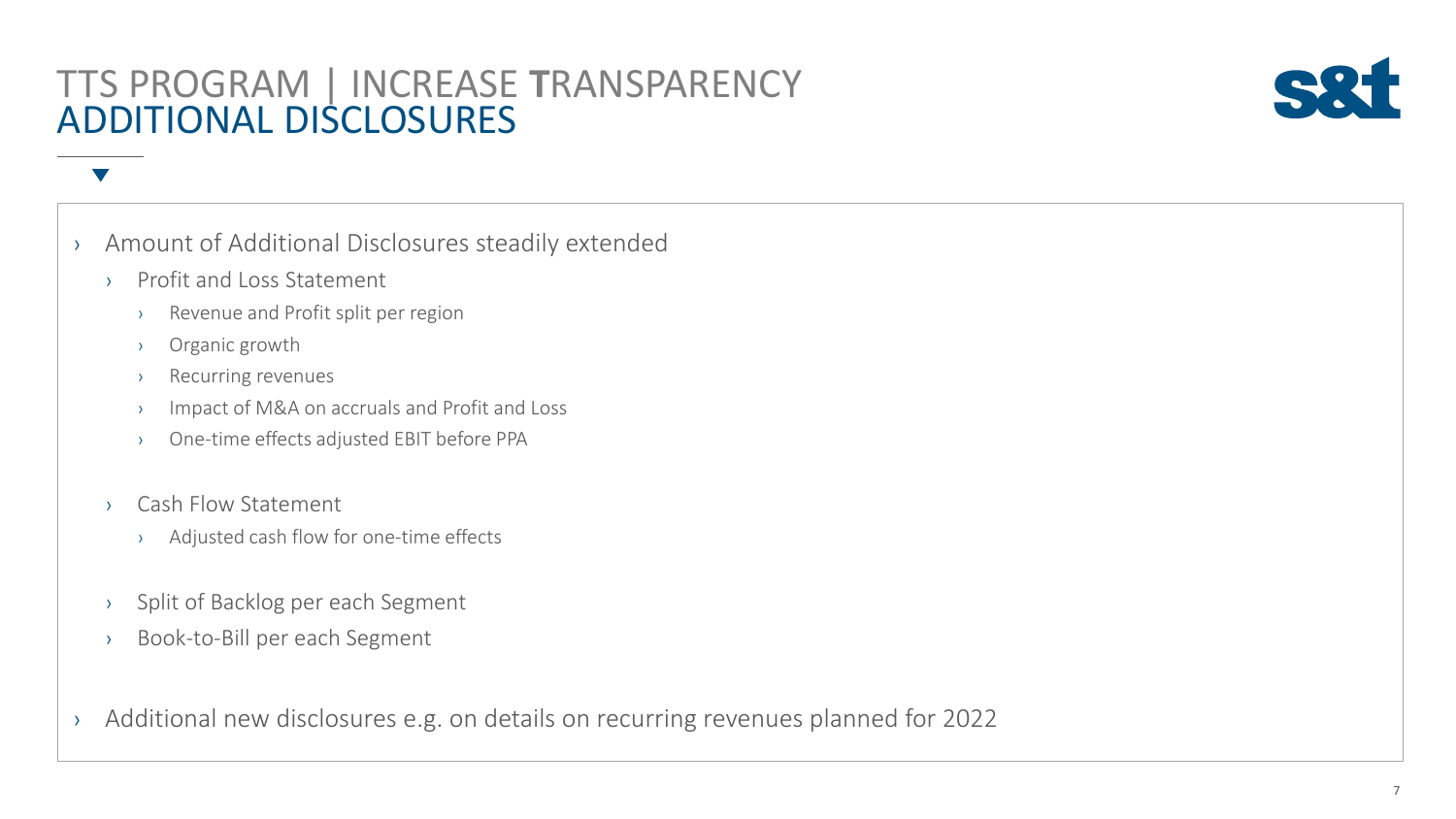## TTS PROGRAM | INCREASE **T**RANSPARENCY ADDITIONAL DISCLOSURES 2021



| IN TEUR  | <b>EBIT ADJUSTMENTS Q2</b>                                           |
|----------|----------------------------------------------------------------------|
| 13,914   | <b>STATED EBIT Q2</b>                                                |
| $-363$   | Expenses stock options                                               |
| $-208$   | Damages to our property                                              |
| 639      | Release variable purchase price S&T Smart Energy                     |
| 600      | Profit on sales of assets (building sold as part of space reduction) |
| $-197$   | Voluntary paid Corona premium                                        |
| 471      | ONE TIME PROFIT EFFECTS                                              |
| 3,979    | R&D Capitalization                                                   |
| $-3,402$ | R&D Amortization                                                     |
| 577      | IMPACT R&D CAPITALIZATION                                            |
| 12,866   | <b>ADJUSTED EBIT</b>                                                 |
| $-2,578$ | <b>PPA Amortization</b>                                              |
| 15,444   | <b>ADJUSTED EBIT BEFORE PPA</b>                                      |

|        | IN TEUR INTEREST COSTS ADJUSTMENTS Q2                |
|--------|------------------------------------------------------|
| -2.450 | STATED INTERST                                       |
|        | -553 Application of WACC on variable purchase prices |
|        | -1,897 ADJUSTED INTEREST                             |

| IN TEUR | OP. CASHFLOW ADJUSTMENTS Q2                            |
|---------|--------------------------------------------------------|
| 14,205  | <b>STATED OP. CASHFLOW</b>                             |
| -1.704  | Increase in A/R factored from 31.03.2021 to 30.06.2021 |
| 405     | Cash effect from one time profit effects in Q2         |
| 12,906  | <b>ADJUSTED OP. CASHFLOW</b>                           |

| <b>ORGANIC GROWTH</b>     |         |           |
|---------------------------|---------|-----------|
| in TEUR                   | Q2-2020 | Q2-2021   |
| Stated revenue            | 268,595 | 306,490   |
| M&A adjustment Iskratel   |         | $-22,623$ |
| M&A adjustment CITYCOMP   |         | $-8,829$  |
| M&A adjustment HCS, Axino |         | $-3,467$  |
| Closing adjustment KAD    |         | $+541$    |
| FX adjust                 |         | $+7,492$  |
| <b>ORGANIC GROWTH</b>     |         | 4.2%      |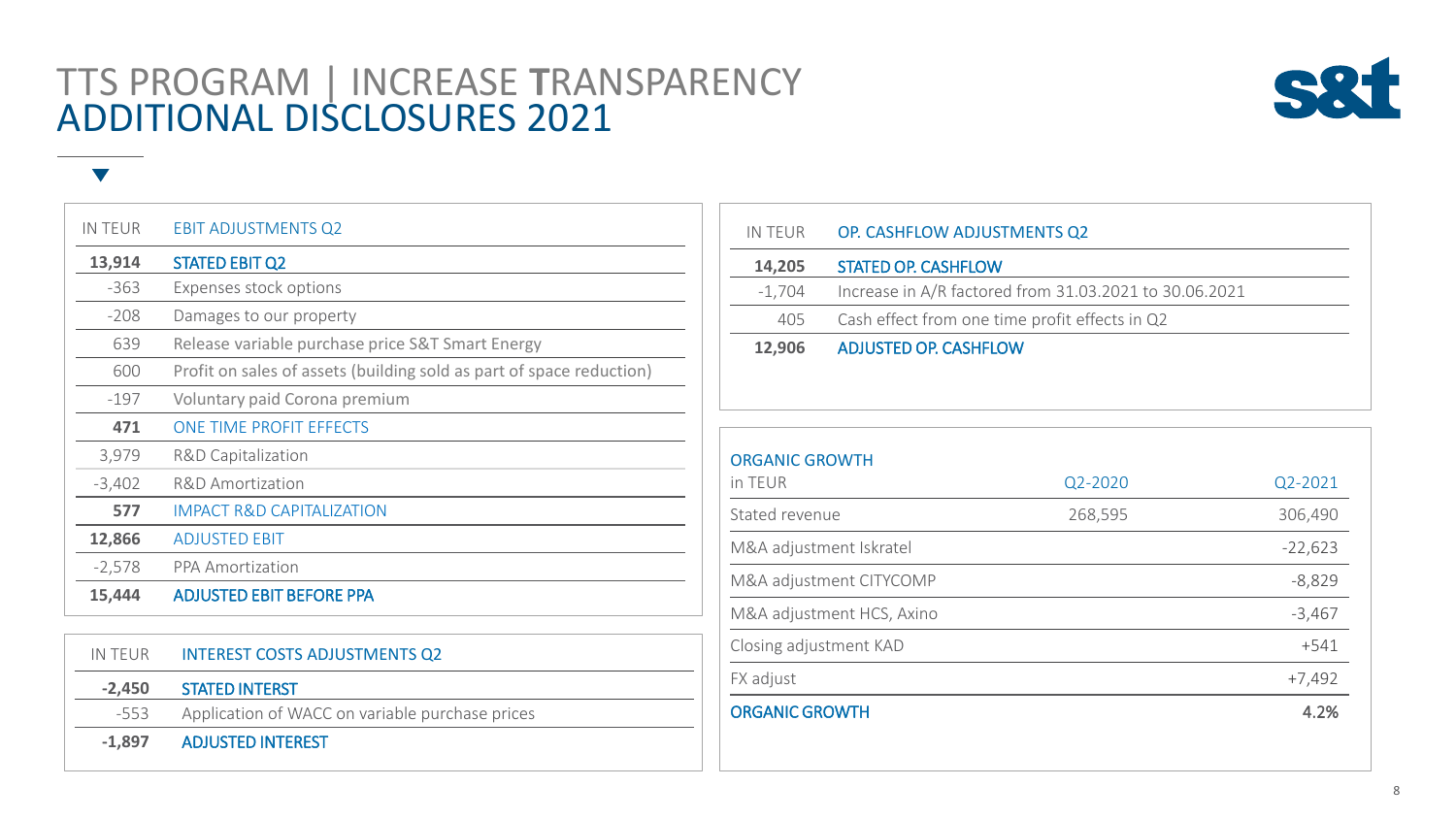## TTS PROGRAM | INCREASE **T**RANSPARENCY ADDITIONAL DISCLOSURES 2021

 $\blacktriangledown$ 



ACCRUALS ANALYSIS (in TEUR) P&L impact 2019 2020 H1-2021 Comment TOTAL ACCRUALS no 84,348 67,319 Accruals added by acquisitions ho b  $57,651$  \* 2,567 885 \* EUR 54 Mio. Kapsch Accruals used via P&L no -24,238 \*\* -21,600 \*\* -6,453 \*\* EUR 32 Mio. Kapsch Accruals added via P&L yes 9,190 8,110 1,762 Accruals released via P&L yes -14,086 -2,202 -2,486 P&L impact by accrual changes  $4,896$   $-5,908$   $-724$  Q2 2021 isolated: -339 TEUR

| <b>RECURRING</b><br><b>REVENUES*</b><br>(in EUR Mio.) | 2019 |     | in % 2020 |     | in % H1-21 | in $\%$ |
|-------------------------------------------------------|------|-----|-----------|-----|------------|---------|
| Recurring<br>Revenues                                 | 288  | 256 | 344       | 274 | 211        | 352     |

\* Stated Recurring revenues include Software, SLAs and maintenance (not Hardware sold with SLA, info to come 12/2021)

| <b>GEOGRAPHICAL SPLIT Q2-2021</b><br>(in %) | Revenue | <b>EBITDA</b> |
|---------------------------------------------|---------|---------------|
| Europe                                      | 83.1%   | 93.9%         |
| North America                               | 8.1%    | $-0.6%$       |
| Asia                                        | 4.7%    | 4.1%          |
| RUS/BY/MD                                   | 4.1%    | 2.7%          |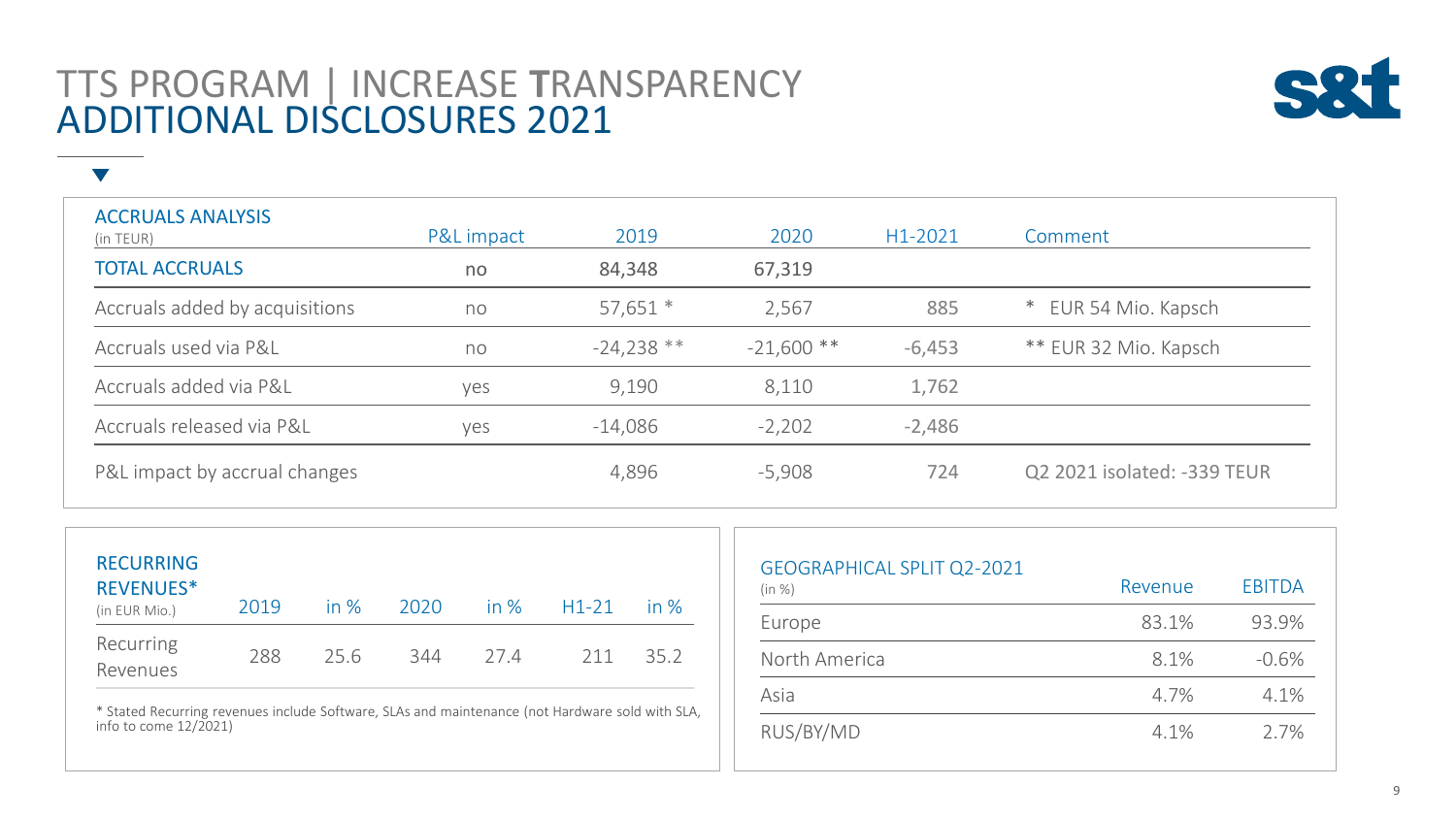## TTS PROGRAM | INCREASE **T**RANSPARENCY FURTHER INITIATIVES



### › Legal Entity reduction program ongoing

- › Several entities being merged/liquidated in 2021
	- Reduction of 6 entities in H1 2021 by internal mergers/liquidations
	- Reduction of 5 more entities in upcoming months
	- Stake in BASS Moldova sold as of 30<sup>th</sup> of September 2021
	- Western European customers of S&T Belarus consider withdrawal from Belarus due to political situation, same does S&T
		- Sales/Closing of S&T Belarus under evaluation
		- Decision planned to be taken in Q4 2021
- › Minority reduction program ongoing
	- › Squeeze-out of Kontron finalized, S&T owns 100%
		- All legal claims from minority shareholders on squeeze-out ("Spruchstellenverfahren") settled in Q3 2021
	- › Further minority buy-outs in negotiation
- › Change of Auditor initiated
	- European wide tender published on September 3rd 2021
	- › Decision for new Auditor to be taken by SVB in December 2021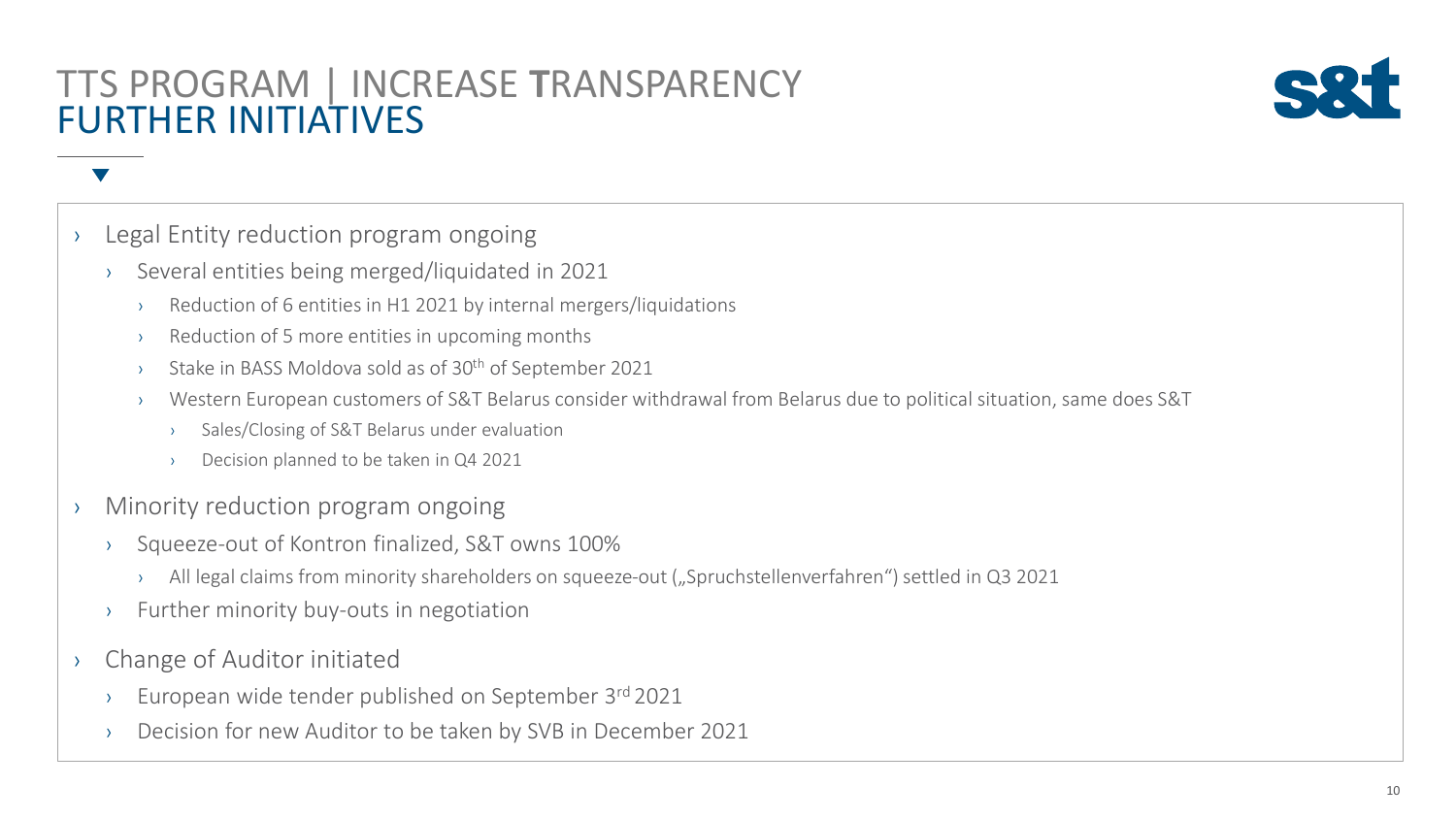

#### SHARE / SPEND 50% OF NET PROFIT ON DIVIDEND + SBP

- › We buy back shares as currency for M&A and future delivery of stock option programs
- > S&T is valued at  $\sim$  10 times EBITDA 2021, our M&A targets and peers are valued higher  $\rightarrow$  we limited buy backs at EUR 22.50
- $\rightarrow$  Share Buyback Program I 2021 in volume of EUR 10 Mio. completed as of 6<sup>th</sup> of September 2021
- › Overall 2.4 Mio. treasury shares bought back at average EUR 18.99
- $\rightarrow$  Currently less M&A activities due to excessive valuations  $\rightarrow$  we consider further SBP

| <b>DIVIDEND &amp; SHARE BUY BACKS</b> | 2019 | 2020 | 2021 | Comment                                       |
|---------------------------------------|------|------|------|-----------------------------------------------|
| Dividend (cent)                       | 16   |      | 30   | Dividend for FY 2020 = $1.4\%$ dividend yield |
| Total Dividend (EUR Mio.)             | 10.6 |      | 19.5 | 2019 no dividend (to get Covid-19 subsidies)  |
| Share Buy backs (EUR Mio.)            | 14.6 | 12.2 | 16.1 |                                               |
| <b>TOTAL SPENDINGS (EUR Mio.)</b>     | 25.2 | 12.2 | 35.6 |                                               |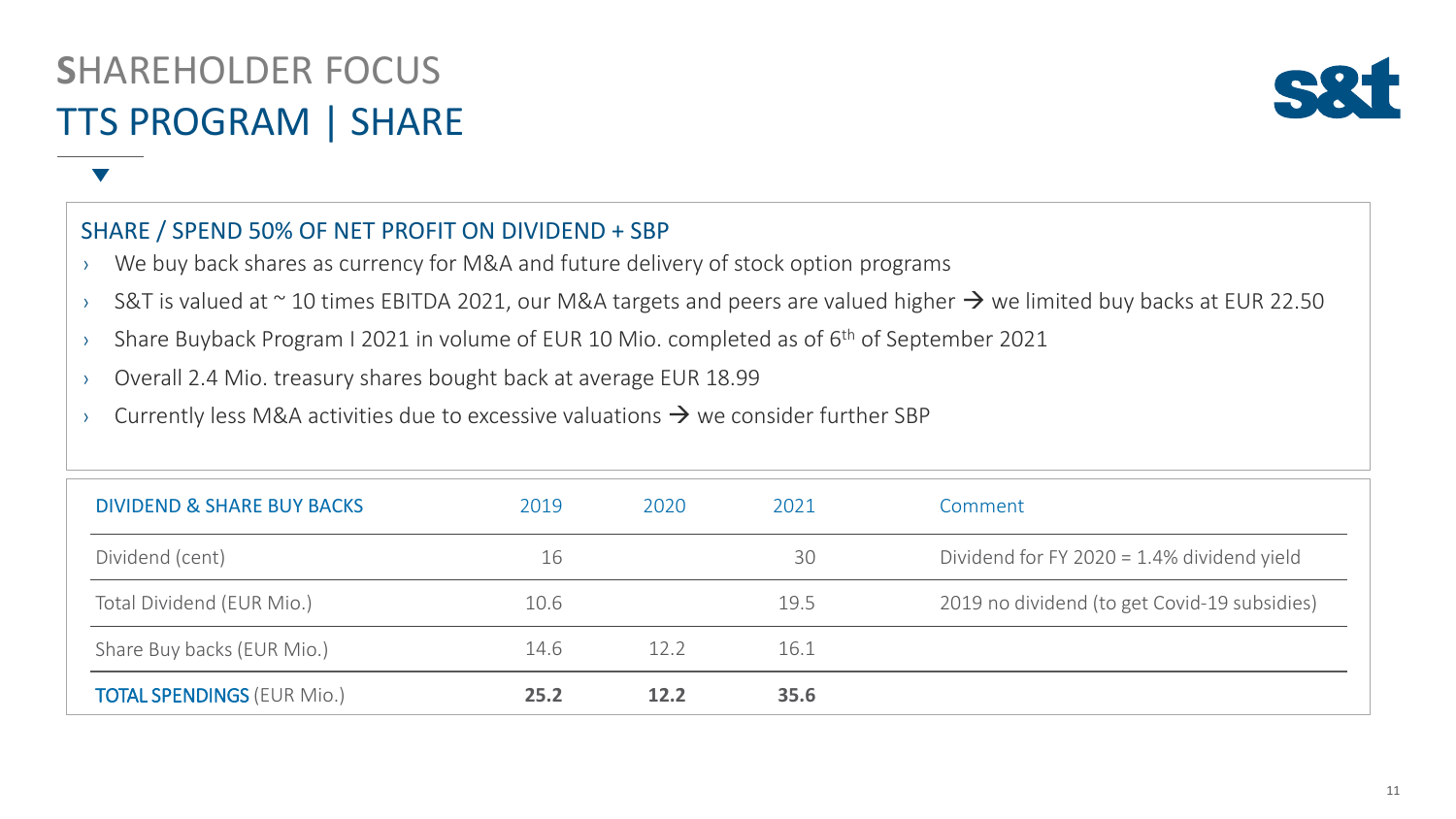## DISCLAIMER



This document includes 'forward-looking statements'. Forward-looking statements are all statements, which do not describe facts of the past, but containing the words "believe", "estimate", "expect", "anticipate", "assume", "plan", "intend", "could", and words of similar meaning. These forward-looking statements are subject to inherent risks and uncertainties since they relate to future events and are based on current assumptions and estimates of S&T AG, which might not occur at all or occur not as assumed. They therefore do not constitute a guarantee for the occurrence of future results or performances of S&T AG. The actual financial position and the actual results of S&T AG, as well as the overall economic development and the regulatory environment may differ materially from the expectations, which are assumed explicitly or implicitly in the forward-looking statements and do not comply to them. Analysts and investors, and any other person or entity that may need to take decisions or prepare or release opinions about the shares / securities issued by S&T AG are cautioned not to place undue reliance on those forward-looking statements, which speak only as of the date of this document. Past performance cannot be relied upon as a guide to future performance.

Except as required by applicable law, S&T AG undertakes no obligation to revise these forward-looking statements to reflect events and circumstances after the date of this presentation, including, without limitation, changes in S&T's business or strategy or to reflect the occurrence of unanticipated events. The financial information and opinions contained in this document are unaudited and are subject to change without notice. This document contains summarized information or information that has not been audited. In this sense, this information is subject to, and must be read in conjunction with, all other publicly available information, including if it is necessary, any fuller disclosure document published by S&T AG. None of the Company, its subsidiaries or affiliates or by any of its officers, directors, employees, advisors, representatives or agents sha be liable whatsoever for any loss however arising, directly or indirectly, from any use of this document its content or otherwise arising in connection with this document.

This document or any of the information contained herein do not constitute, form part of or shall be construed as an offer or invitation to purchase, subscribe, sale or exchange, nor a request for an offer of purchase, subscription, sale or exchange of shares / securities of S&T AG, or any advice or recommendation with respect to such shares / securities. This document or a part of it shall not form the basis of or relied upon in connection with any contract or commitment whatsoever.

This document does not constitute an offer to purchase securities in the United States, Canada, Australia, South Africa and Japan. Securities, including the bond of S&T AG may not be sold or offered for sale within the United States or to or for the account of / in favor of US citizens (as defined in Regulation S under the U.S. Securities Act of 1933 in the current version (the "Securities Act") unless they are registered under the regulations of the Securities Act or unless they are subject to an exemption from registration. Neither S&T AG nor any other person intend to register the offer or a part thereof in the United States or to make a public offer of the securities in the United States.